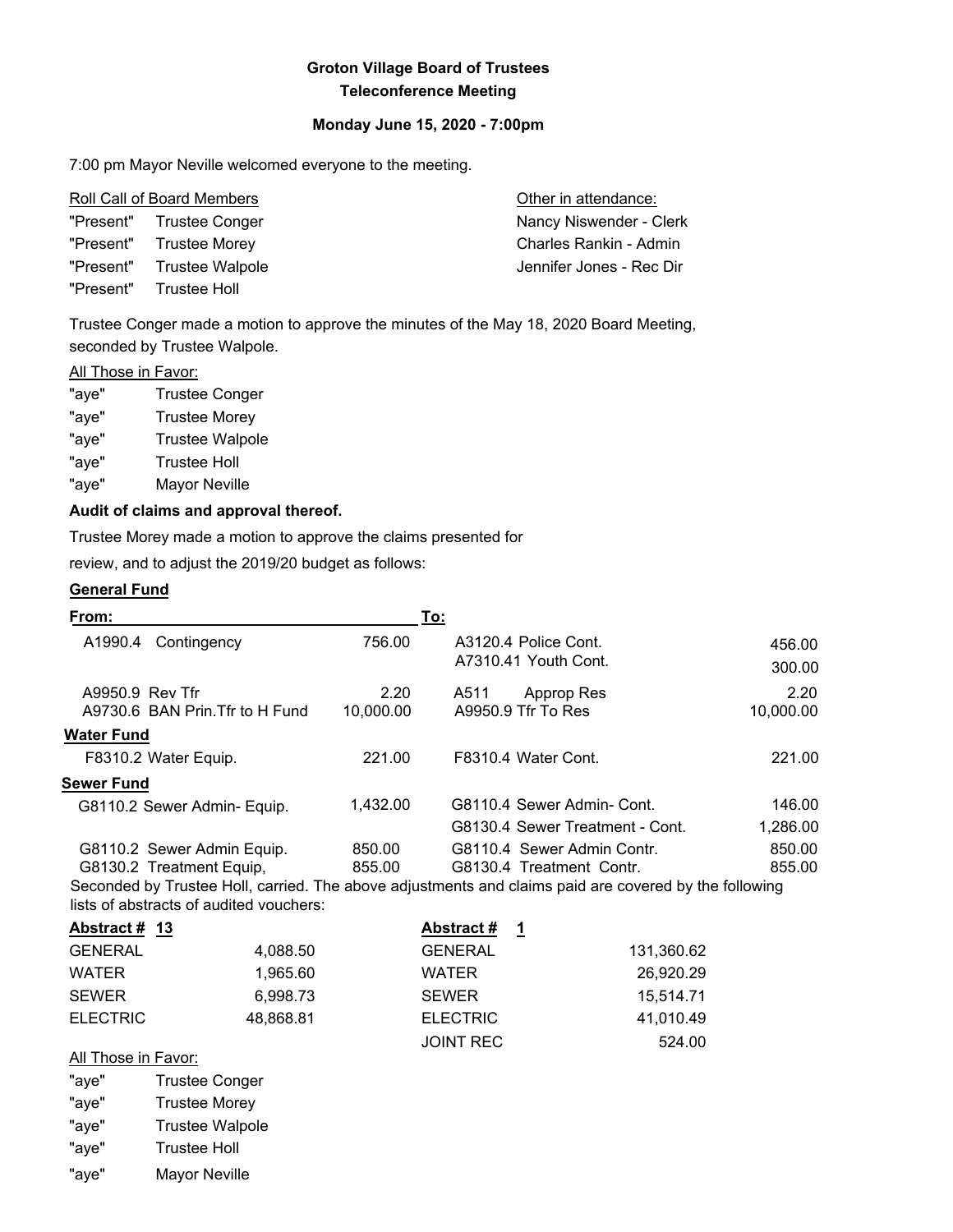Trustee Conger made a motion to accept a resolution authorizing the revision to the 2020-2021 Salary Schedule. To include a seasonal position at a range of \$11.80 - \$16.00 per an hour and to amend the Paramedic PT position from \$17.66 to a range of \$17.66 - \$18.75 per hour, seconded by Trustee Holl.

## All Those in Favor:

"aye" Trustee Conger "aye" Trustee Morey "aye" Trustee Walpole "aye" Trustee Holl "aye" Mayor Neville

Trustee Holl made a motion to have the Mayor Appoint the Summer Staff Positions as listed on the list of Recommendations (attached), seconded by Trustee Morey.

### All Those in Favor:

| "aye" | <b>Trustee Conger</b>  |
|-------|------------------------|
| "aye" | <b>Trustee Morey</b>   |
| "aye" | <b>Trustee Walpole</b> |
| "aye" | <b>Trustee Holl</b>    |
| "aye" | Mayor Neville          |
|       |                        |

Trustee Conger made a motion to have the Mayor Appoint Jordan Zelsnack as Part Time Paramedic @ \$18 per hour, seconded by Trustee Holl.

#### All Those in Favor:

| "aye" | <b>Trustee Conger</b>  |
|-------|------------------------|
| "aye" | <b>Trustee Morey</b>   |
| "aye" | <b>Trustee Walpole</b> |
| "aye" | <b>Trustee Holl</b>    |
| "aye" | <b>Mayor Neville</b>   |
|       |                        |

Discussion of Vacation rollover for Alvin Howell 20 hrs.

Trustee Holl made a motion to approve 20 hours of vacation rollover for Alvin Howell, seconded by Trustee Walpole

#### All Those in Favor:

| "aye" | <b>Trustee Conger</b>  |
|-------|------------------------|
| "aye" | <b>Trustee Morey</b>   |
| "aye" | <b>Trustee Walpole</b> |
| "aye" | <b>Trustee Holl</b>    |
| "aye" | Mayor Neville          |
|       |                        |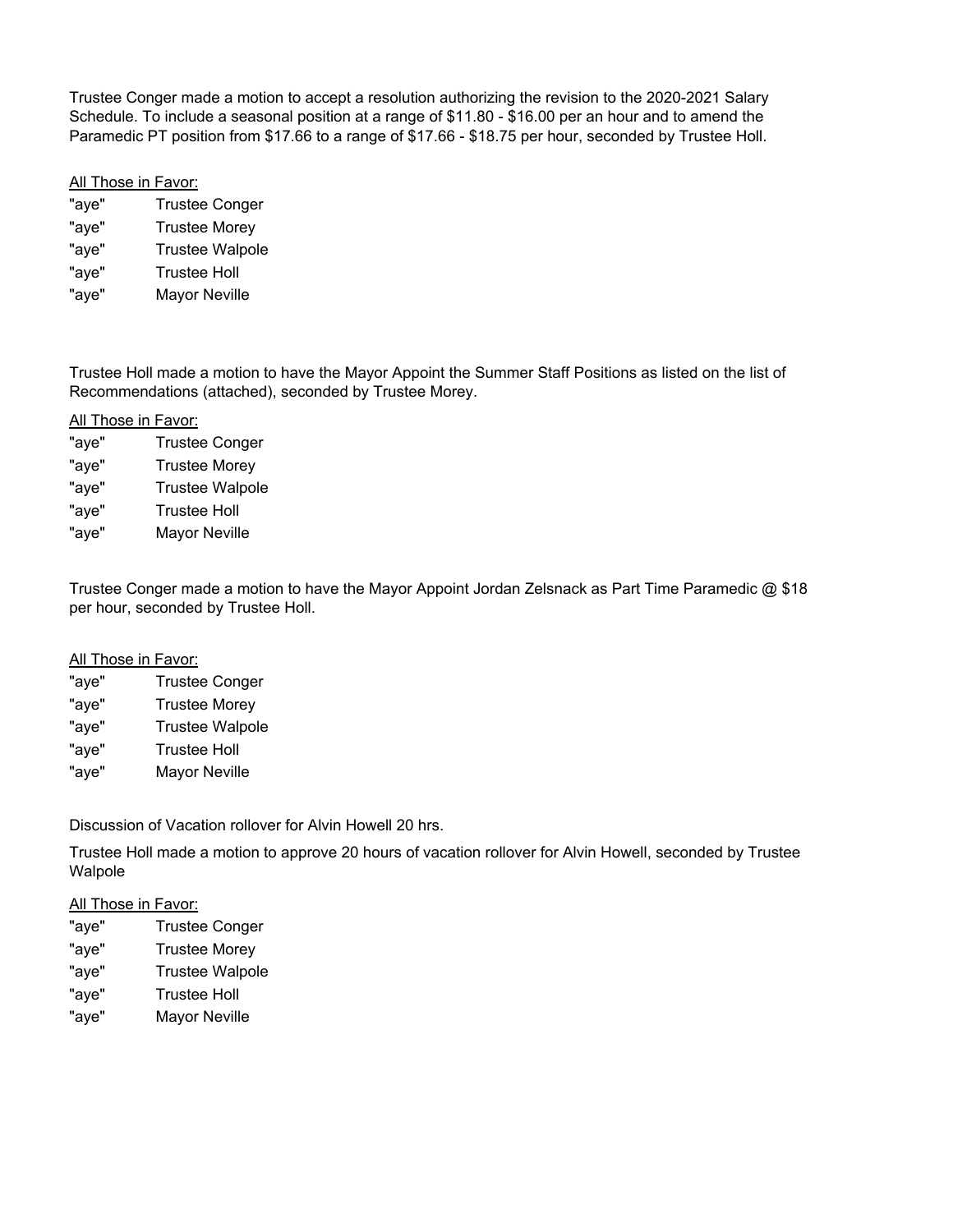Jennifer Jones Rec Director reviewed the process of the proposed summer recreation programs and pool opening and handed out the details.

The Board had a detailed discussion of all of the facets of the process.

Pool use will require preregistration and a limit of pool users will be under 50% of maximum as determined at the time by the Recreation Director and circumstances at the time not to exceed 50 people as recommended by the Board.

The Joint Rec Budget was reviewed taking into consideration the changes of the programming.

Discussion of food vending at the Summer Concert Series was discussed.

Discussion of Letter received from Carrington-Fuller Post 800 - The American Legion concerning the Friday Night Summer concert Series and the possibility of a proposed temporary second point of sale in the out door area.

Trustee Holl made a motion to approve their request for the second point of sale, seconded by Trustee Walpole.

#### All Those in Favor:

| <b>Trustee Conger</b>  |
|------------------------|
| <b>Trustee Morey</b>   |
| <b>Trustee Walpole</b> |
| <b>Trustee Holl</b>    |
| <b>Mayor Neville</b>   |
|                        |

Admin. Rankin reviewed the applicants of the Community Development fund Pandemic Grant applications that were proposed for approval from the Grant Committee.

Trustee Conger made a motion to approve the payment of the Pandemic Grant funds to the list of recipients as proposed by the Grant Committee, seconded by Trustee Holl.

#### All Those in Favor:

"aye" Trustee Conger "aye" Trustee Morey "aye" Trustee Walpole "aye" Trustee Holl "aye" Mayor Neville

NYCOM Fall School and the possibility of it being held was discussed. Although we feel it is unlikely, we would like the opportunity to consider sending two office employees if the event seems beneficial and affordable.

Trustee Walpole made a motion to approve travel and attendance at the NYCOM Fall School training in September if the event is beneficial and affordable, seconded by Trustee Holl.

All Those in Favor:

"aye" Trustee Conger "aye" Trustee Morey "aye" Trustee Walpole "aye" Trustee Holl "aye" Mayor Neville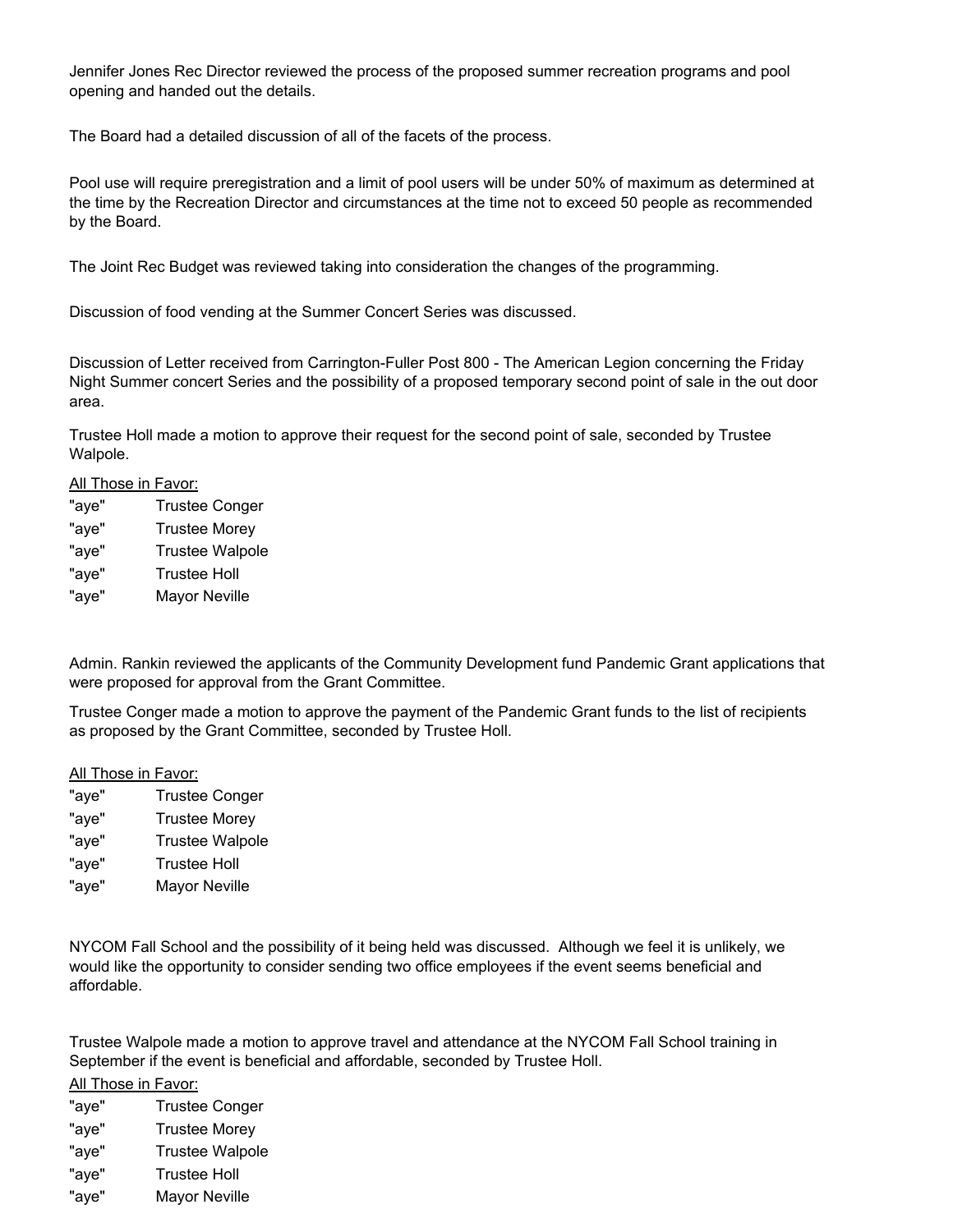There was a discussion of the loan repayment overage of \$5,949.06 from the Community Development that was approved to be transferred to the General Fund last month. The Sewer Fund incurred additional unexpected expenditures this past month and the funds would be better utilized there.

Trustee Conger made a motion to withdraw the May motion to transfer the loan repayments of \$5,949.06 from the Community Development Fund to the General Fund Misc. Income, seconded by Trustee Holl.

# All Those in Favor:

| "aye" | <b>Trustee Conger</b>  |
|-------|------------------------|
| "aye" | <b>Trustee Morey</b>   |
| "aye" | <b>Trustee Walpole</b> |
| "aye" | <b>Trustee Holl</b>    |
| "aye" | <b>Mayor Neville</b>   |

Trustee Conger made a motion to transfer the loan repayments of \$5,949.06 from the Community Development Fund to the Sewer Fund Misc. Income, seconded by Trustee Holl.

# All Those in Favor:

| "aye" | <b>Trustee Conger</b>  |
|-------|------------------------|
| "aye" | <b>Trustee Morey</b>   |
| "aye" | <b>Trustee Walpole</b> |
| "aye" | <b>Trustee Holl</b>    |
| "aye" | <b>Mayor Neville</b>   |

Treasurer Niswender reviewed items of possible loss due to COVID-19 including sales tax revenues and CHIP's State Aid.

Admin Rankin mentioned, the request for the IDA to be dissolved has been sent for the Governor's signature.

Next Monthly Meeting - Monday July 20, 2020 - Time - TBD

8:19 pm Trustee Morey made a motion to adjourn.